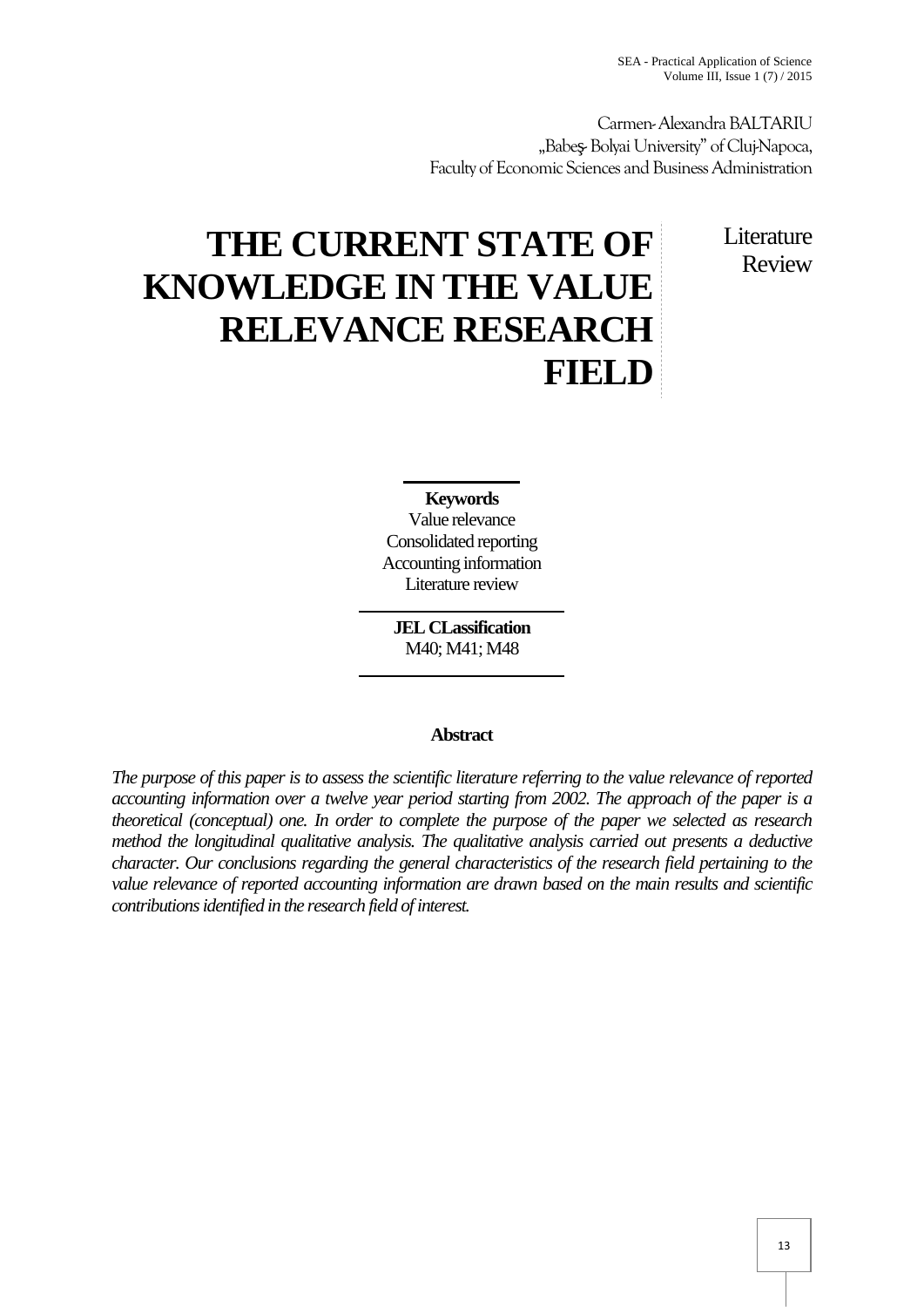#### **1.Introduction**

Value relevance represents "a major area of empirical research" according to Beaver (2002: 460). This research domain can be included in a wider area of accounting research, called Market-Based Accounting Research (MBAR). MBAR is considered by Lev and Ohlson (1982: 249) as "the most focused and ambitious research effort in the history of accounting." The purpose of this paper is to assess the scientific literature pertaining to the value relevance research domain over a twelve year period starting from 2002. Following our analysis we point out the main characteristics of the research field of interest between 2002 and 2014. This paper represents a descriptive review of the current state of knowledge in the accounting research field of value relevance of reported information. In the academic literature we can find similar studies, namely Lev and Ohlson (1982), Holthausen and Watts (2000), Barth, Beaver and Landsman (2001). By qualitatively analyzing more than 80 value relevance studies, we make a contribution to the value relevance research field by summarizing the main topics and highlighting its essential characteristics in the period 2002- 2014.

In order to carry out our qualitative analysis we conducted a thorough investigation for articles published in journals recognized nationally, or internationally, or for books relevant to the topic being addressed. Our search was conducted in scientific journals published online by the American Accounting Association, the Romanian Chamber of Financial Auditors, the Emerald Group Publishing, Franklin Publishing Company, Heckner, Inderscience, John Wiley & Sons (Wiley-Blackwell), JSTOR, Oxford University Press, Palgrave Mcmillan, Questia, SAGE Publication, Springer, Reed Elsevier, and Taylor & Francis. We performed our search by using expressions and words such as: "value relevance"; "value relevance of accounting information"; ,accounting information and value relevance"; "value relevance of financial information"; "value relevance of financial statements"; "value relevance of consolidated financial information". The qualitative analysis carried out presents a deductive character, our conclusions regarding the general characteristics of the research field pertaining to the value relevance of reported accounting information being based on the main results and scientific contributions identified in the research field of interest.

#### **2. Literature review**

Between 2002 and 2014 the academic literature regarding value relevance is very well represented by studies focused on a country level analysis. In country level analysis studies value relevance is very often analyzed in relation to national accounting reporting standards (NGAAPs) (Ragab & Omran, 2006: 279 – Egypt), or in relation to the newly adopted international reporting framework (IASs/ IFRSs) (El Shamy & Kayed, 2005: 68-69). A number of studies address the topic of value relevance considering the influence that moderator factors (covariates) have on value relevance as a reporting quality attribute. One of the moderator factors that we encountered in our research are

macroeconomic circumstances, an umbrella term for financial-economic crisis (Davis-Friday & Gordon, 2002: 2; Moraes da Costa, Santana dos Reis & Campagnaro Teixeira, 2012: 128), accounting system reforms (Naceur & Nachi, 2006: 2; Chalmers, Navissi & Qu, 2010: 792), the adoption of a new currency (Dimitropoulos, Asteriou, & Siriopoulos, 2012: 299) or the effect of inflation (Kirkulak & Balsara, 2009: 363). The academic literature on value relevance includes studies addressing value relevance in relation with other type of moderator factors, namely different company characteristics (Ely & Pownall, 2002: 632 – shareholder/ stakeholder orientation; Habib, 2004a: 1 – management practices like company earnings manipulation; Brown Jr., He & Teitel, 2006: 605; Kousenidis, Ladas & Negakis 2009: 219 – accounting conservatism; Habib & Azim, 2008: 167 – corporate governance practices; Chandrapala, 2013: 98 – company size and ownership concentration; Gallizo & Salvador, 2006: 268 – life cycle of the company) or circumstances considered to have a strong influence on the value relevance of reported accounting information.

The academic literature regarding value relevance is mainly focused on two reported accounting elements, namely book value of equity and earnings. The studies presenting a country level analysis regarding these accounting items are numerous (Anandarajan, Hasan, Isik & McCarthy, 2006; Durán Vásquez, Lorenzo Valdés & Valencia Herrera 2007; Abiodun, 2012; Shamki & Rahman, 2012; Dahmash & Qabajeh, 2012). The interest of value relevance researchers was piqued by other reported accounting items as well (Ben Ayed & Abaoub, 2006: 2; Beisland, 2011: 773– earnings components; Kabir & Laswad, 2011: 268 – net income; Negakis, 2006:  $7$  – residual earnings ( $=$  net income minus the cost of borrowed capital); Kwon, 2009: 28 – cash-flows; Cheng, Cheung & Gopalakrishnan, 1993: 195; Dhaliwal, Subramanyam & Trezevant, 1999: 46; Biddle & Choi, 2006: 1; Kanagaretnam, Mathieu & Shehata, 2009: 349; Kabir & Laswad, 2011: 268 – comprehensive income and its components; Habib, 2010: 190 – operating income; Perera & Thrikawala, 2010: 1 – earnings per share, return on equity (ROE), earnings yield; Christian & Jones, 2004: 16; da Silva Macedo, Machado, Dal Ri Murcia & Reis Machado, 2011: 300 – operational cash-flows; Habib, 2004b: 23; Al-Hares, AbuGhazaleh & Haddad, 2012: 221 – dividends; Dorantes Dosamanes, 2013: 5 – fundamental variables employed in forecasting).

From the point of view of its evolution, value relevance is studied through a country level analysis by Thinggard & Damkier, (2008: 375). The authors carry out a longitudinal investigation from 1983 until 2001 on a sample of Danish companies. The comparative approach regarding value relevance is very well represented in the academic literature through a large number of studies. In some of these works (Kang, 2003; Platikanova & Nobes, 2006; Hellström, 2006, Davis-Friday, Eng & Liu, 2006; Iatridis & Dimitras, 2013) the parallel is drawn between two or more countries with respect to the relative or incremental value relevance of reported accounting information on the financial markets. The comparative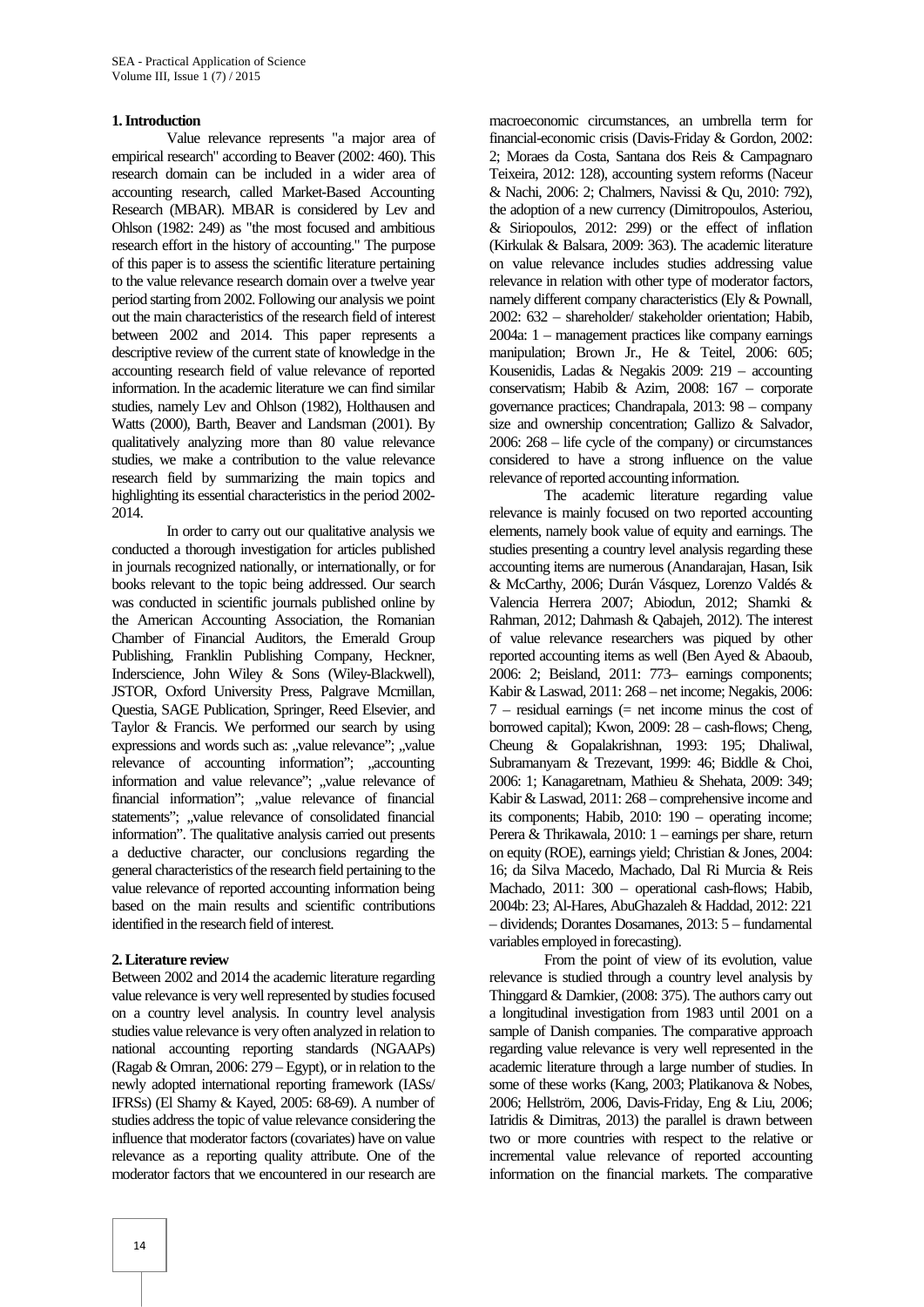perspective in the value relevance academic literature is extended from countries to other elements. Some of these elements are represented by consolidated financial information reporting theories, namely the entity theory in contrast with the extended parent company theory. (Müller, 2012: 949) Likewise, the comparative perspective is adopted in papers studying the value relevance of accounting information reported in the consolidated financial statements in comparison with the accounting information reported in the parent company separate financial statements (Dolinar, 2002; Yamaji, 2002; Goncharov, Werner & Zimmermann, 2009; Gould & Rammal, 2009; Safa, Gholami Mehrabadi & Borhani, 2011; Müller, 2011; Srinivasan& Narasimhan, 2012). The research studies mentioned above report various findings, a higher value relevance of the accounting information reported in the consolidated financial statements is suggested in Dolinar (2002: 69), Yamaji (2002: 5), Goncharov et al. (2009: 352), Gould & Rammal (2009: 5) and Müller (2011: 342), while a superior value relevance of the information reported in the parent company's separate financial statements is supported by the findings of Safa et al. (2011: 127) and Srinivasan & Narasimhan (2012: 58).

The research regarding the value relevance of accounting information is enriched through findings stemming from examining associations between stock market price, stock return and goodwill (Duangploy, Shelton & Omer, 2005: 26; Al Jifri & Citron, 2009: 123; Lapointe-Antunes, Cormier & Magnan, 2009: 56; Dahmash, Durand & Watson, 2009: 120; Laghi, Matt & di Marcantonio, 2013: 32) Research studies such as those of Emmanuel & Garrod (2002: 215), Chen & Zhang (2003: 426), Bodnar, Hwang & Weintrop (2003: 171) and Aleksanyan (2004: 4) address the issue of segment reporting information value relevance. Regarding the value relevance of non-financial information, namely the information related to intangible assets, the studies of Kallapur & Kwan (2004: 151), Liang & Yao (2005: 135), Abayadeera (2010: 3) and Chang & Kim (2013: 237) bring evidence in its favour. Extraordinary accounting items such as the company's restructuring expenses, the expenses related to completed research and development activities, merger expenses, impairment expenses, the expenses or revenues resulting from legal lawsuits, the costs arising from the revaluation of assets at fair value after an inventory takes place, the expenses or revenues resulting from calamities, or other items, such as the income resulting from collected insurance premiums are tested for value relevance in the study of Earnes & Sepe (2005: 61). Their findings suggest that only certain extraordinary accounting items, like for example the expenses related to uncompleted research and development activities or merger expenses are value relevant on the financial market. Hassan, Percy & Stewart (2006: 41) document the value relevance of accounting information regarding financial instruments. Graham, King & Morrill (2003) and Soonawalla (2006: 395) focus on testing the value relevance of accounting information reported by joint ventures through different methods of

consolidation (the proportionate method of consolidation and the equity method of consolidation). Minority interests' value relevance is examined by So & Smith (2009: 166). The results suggest that the change in the presentation of minority interests, minority interests being reported as an equity component, not a debt component, has value relevance for investors. A new measure of performance, different from the earnings reported in accordance with the enforced GAAPs, is tested in terms of value relevance by Albring, Cabán-García & Reck (2010: 264). The information regarding pensions recognized in the financial statements is analyzed by Werner (2011: 427), while the value relevance of the R&D expenses are addressed in the work of Ali Shah, Liang & Akbar (2013: 159).

A few studies provide the value relevance research field with arguments explaining the decline in the value relevance of accounting information. The works of Dontoh, Radhakrishnan & Ronen (2004: 2) and Dontoh, Radhakrishnan & Ronen (2007: 3) suggest that the decline in value relevance might be the consequence of 'noise' embedded into the stock market price. The "noise" is due to the increase in the volume of non-information based transactions, the ability of the stock price to reflect accounting information being thus reduced. Similar results are reported by Gu (2007: 1073), and Lim & Park (2011: 947). The field of value relevance also presents research studies focused on the financial sector (Danbolt & Rees, 2002; Asthana & Chen, 2007), or the venture capital market (Hand, 2005).

### **3. Discussion of results and conclusions**

First of all, we remark upon the diversity which characterizes the value relevance research field. In the academic literature published between 2002 and 2014 we find studies that cover a large number of value relevance topics, mainly from an empirical perspective. From a methodological point of view, the value relevance empirical research uses for the most part two econometric models, namely the price specification and the return specification econometric models. These models are designed to address both types of value relevance, the relative value relevance, as well as the incremental value relevance of accounting information. (Biddle, Seow, and Siegel, 1995: 1) In a large number of studies the value relevance of accounting information is analyzed in relation with moderator factors, or covariates, with a possible role in determining its level. The covariates that we encountered are mainly macroeconomic circumstances and microeconomic (company level) characteristics. The studies we included in our qualitative examination exhibited a country level perspective, a longitudinal perspective, or a comparative perspective regarding value relevance.

A qualitative summarization of the results in a particular research field entails certain limitations, like subjectivity or lack of transparency concerning a number of factors that remain at the discretion of the researcher. These factors are the criteria used for selecting the studies included in the analysis, the different levels of importance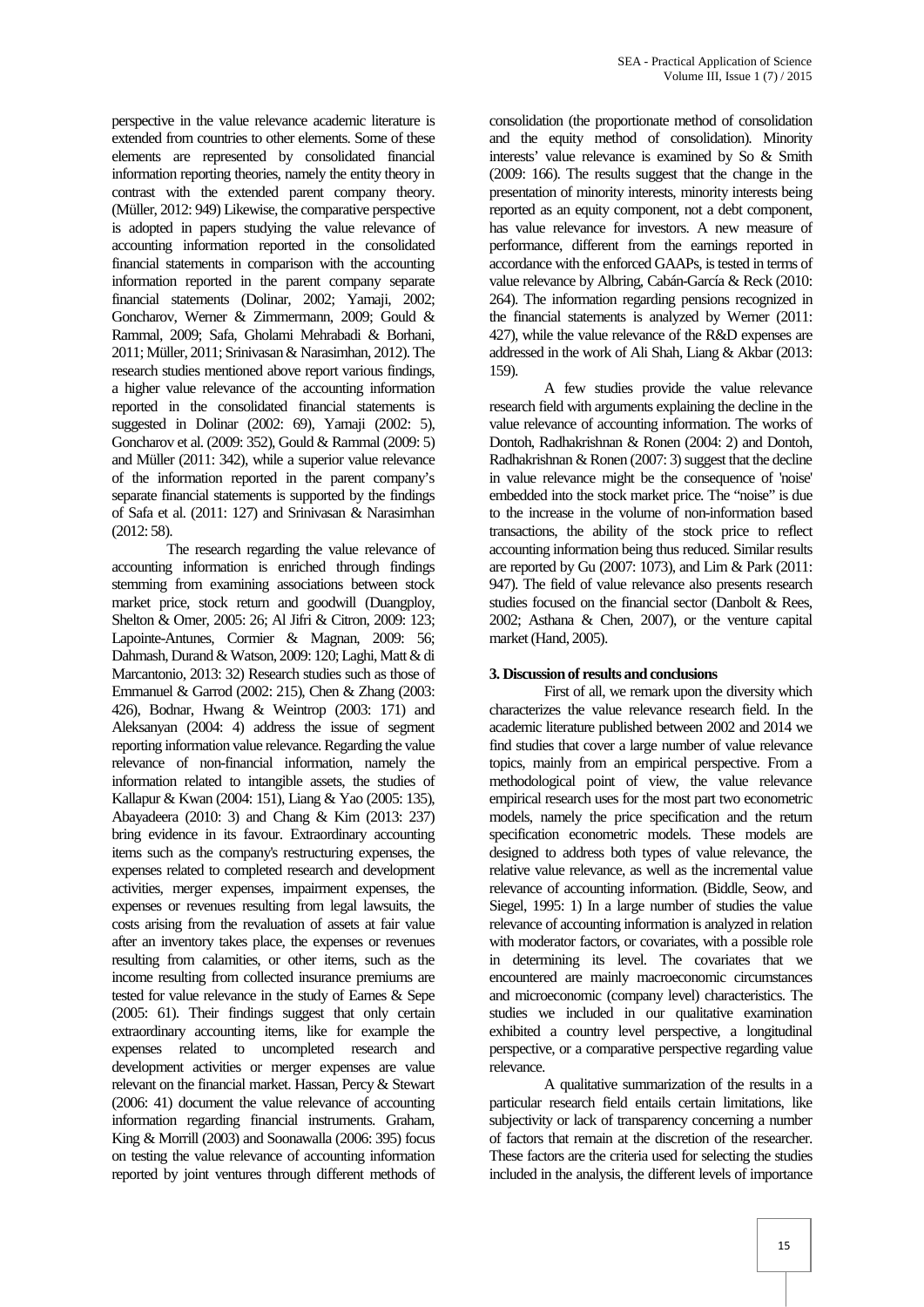given to the various studies, or the number of papers included in the review. In addition, the usefulness of this type of summarization is limited to the period of time analyzed, because of new papers being published and new results being made available in the following periods of time. (Borenstein, Hedges, Higgins & Rothstein, 2009: XXII) In addition, following a qualitative analysis we cannot specify the manner in which the values of the effects reported are being influenced by moderator factors (covariates). Thus, a qualitative analysis does not allow us to formulate general conclusions concerning the field of interest.

#### **Acknowledgements**

Faculty of Economic Sciences and Business Administration, "Babe-Bolyai" University of Cluj-Napoca – a partner university within the European project "Competitive Researchers at a European Level in the Humanities and Socioeconomic fields. Multiregional Research Network (CCPE)" POSDRU/159/1.5/S/140863.

#### **References**

- [1] Abayadeera, N. (2010).*Value relevance of information* in high-tech industries in Australia: financial and non*financial*. October, Ph.D. Thesis, School of Accounting, Faculty of Business and Law, Victoria University, Melbourne, Australia, 1-326.
- [2] Abiodun, B. Y. (2012). Significance of accounting information on corporate values of firms in Nigeria. *Research Journal in Organizational Psychology & Educational Studies*, *1*(2), 105-113.
- [3] Al Jifri, K. & Citron, D. (2009). The value-relevance of financial statement recognition versus note disclosure: evidence from goodwill accounting. *European Accounting Review*, *18*(1), 123- 140,DOI:10.1080/09638180802324351.
- [4] Albring, S. M., Cabán-García, M. T. & Reck, J. L. (2010). The value relevance of a non-GAAP performance metric to the capital markets. *Review of Accounting and Finance*,*9*(3), 264-284, DOI:10.1108/14757701011068066.
- [5] Aleksanyan, M. (2004). *Valuation and value relevance of the firm-level, and geographic and business segment-level accounting information.* Ph.D. Thesis, University of Glasgow, United Kingdom, 1-429.
- [6] Ali Shah, S. Z., Liang, S. & Akbar, S. (2013). International Financial Reporting Standards and the value relevance of R&D expenditures: pre and post IFRS analysis. *International Review of Financial Analysis*, *30*, 158-169, DOI: 10.1016/j.irfa.2013.08.001.
- [7] Al-Hares, O. M., AbuGhazaleh, N. M. & Haddad, A. E. (2012). Value relevance of earnings, book value and dividends in an emerging capital market: Kuwait evidence. *Global Finance Journal*, *23*, 221-234.
- [8] Anandarajan, A., Hasan, I., Isik, I. & McCarthy, C. (2006). The role of earnings and book values in pricing stocks: evidence from Turkey. *Advances in International Accounting*, *19*, 59-89, DOI: 10.1016/S0897-3660(06)19003-0.
- [9] Asthana, S. & Chen, L. H. (2007). Differential changes in the value-relevance of earnings and book values over time: financial versus other industries. *Working Paper Series*, College of Business, University of Texas San Antonio, (November), 3-29.
- [10] Barth, M. E., Beaver, W. H. & Landsman, W. R. (2001). The relevance of the relevance literature for financial accounting standard setting: another view. *Journal of Accounting and Economics*, *31*, 77-104.
- [11] Beaver, W. H. (2002). Perspectives on recent capital market research. *The Accounting Review*, *77*(2) (April), 453-474.
- [12] Beisland, L. A. (2011). The effects of earnings variables on stock returns among public companies in Norway: a multiple regression analysis. *International Journal of Management*, *28*(3), Part 1, 773-783.
- [13] Ben Ayed, M. R. & Abaoub, E. (2006). Value relevance of accounting earnings and the information content of its components: empirical evidence in Tunisian Stock Exchange. (October), 1-19, Retrieved from SSRN: http://dx.doi.org/10.2139/ssrn.940791.
- [14] Biddle, G. C., Seow, G. S. & Siegel, A. F. (1995). Relative versus incremental information content. *Contemporary Accounting Research*, *12*(1-1) (Summer), 1-23.
- [15] Biddle, G. C. & Choi, J. H. (2006). Is comprehensive income useful?. *Journal of Contemporary Accounting and Economics*, *2*(1), 1-32.
- [16] Bodnar, G. M., Hwang, L.-S. & Weintrop, J. (2003). The value relevance of foreign income: an Australian, Canadian, and British comparison. *Journal of International Financial Management and Accounting*, *14*(3), 171-193.
- [17] Borenstein, M., Hedges, L. V., Higgins, J. P. T. & Rothstein, H. R. (2009).*Introduction to meta-analysis*. Chichester, United Kingdom: John Wiley & Sons Publication.
- [18] Brown Jr., W. D., He, H. & Teitel, K. (2006). Conditional conservatism and the value relevance of accounting earnings: an international study. *European Accounting Review*, *15*(4), 605-626.
- [19] Chalmers, K., Navissi, F. & Qu, W. (2010). Value relevance of accounting information in China pre- and post-2001 accounting reforms. *Managerial Auditing Journal*, *25*(8), 792-813.
- [20] Chandrapala, P. (2013). The value relevance of earnings and book value: the importance of ownership concentration and firm size. *Journal of Competitiveness*, *5*(2) (June), 98-107, DOI: 10.7441/joc.2013.02.07.
- [21] Chang, H. & Kim, J. Y. (2013). Value relevance of financial information considering industry life cycle – evidence from Korean internet related industry. *International Journal of Software Engineering and its Applications*, *7*(1) (January), 237-246.
- [22] Chen, P. F. & Zhang, G. (2003). Heterogeneous investment opportunities in multiple-segment firms and the incremental value relevance of segment accounting data. *The Accounting Review*, *78*(2) (April), 397-428.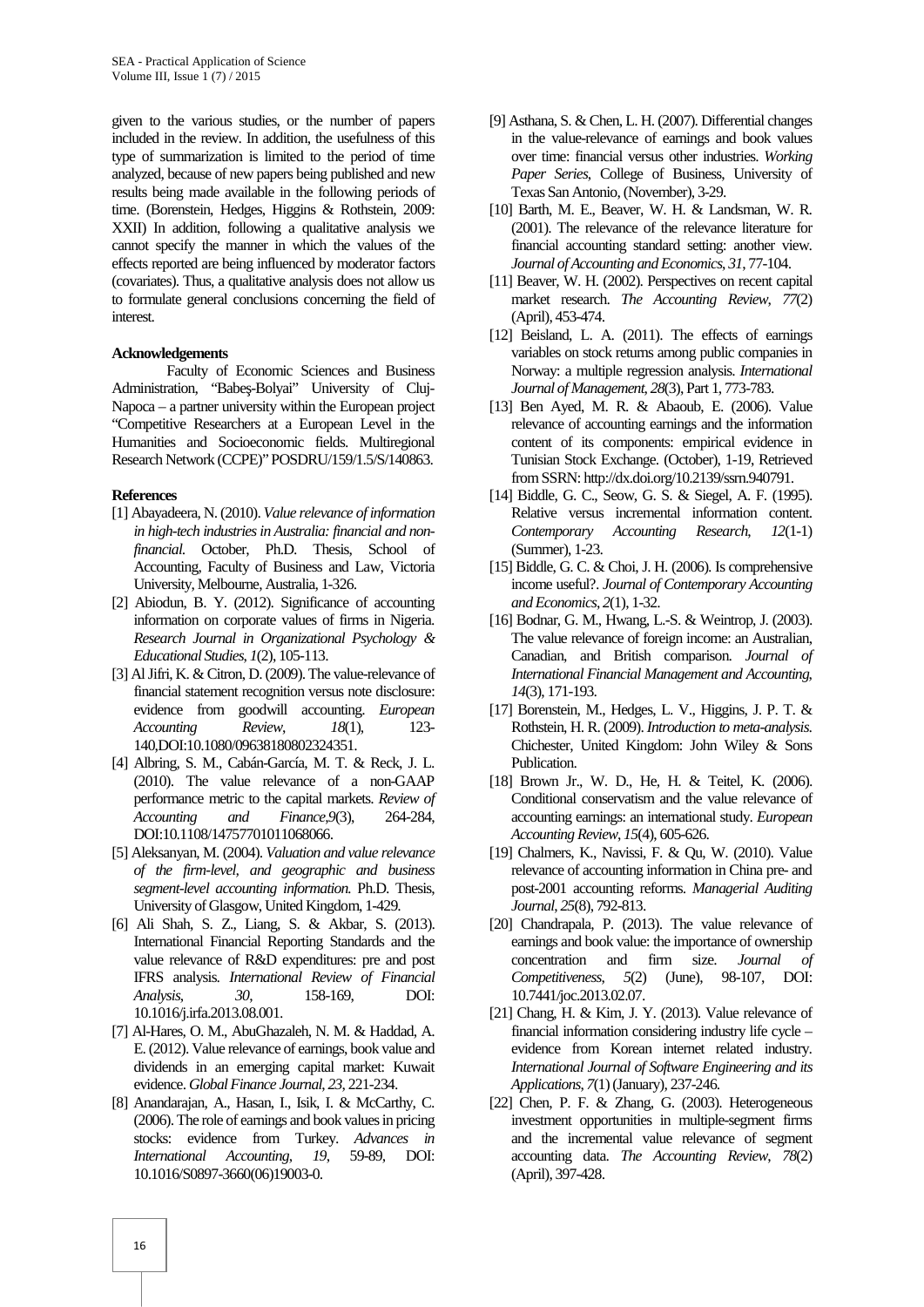- [23] Cheng, C. S. A., Cheung, J. K. I. & Gopalakrishnan, V. (1993). On the usefulness of operating income, net income and comprehensive income in explaining security returns. *Accounting and Business Research*, *23*(91), 195-203.
- [24] Christian, C. & Jones, J. P. (2004). The valuerelevance of earnings and operating cash flows during mergers. *Managerial Finance*, *30*(11), 16-29, DOI: 10.1108/03074350410769353.
- [25] Dahmash, F. N., Durand, R. B. & Watson, J. (2009). The value relevance and reliability of reported goodwill and identifiable intangible assets. *The British Accounting Review*, *41*(2), 120-137.
- [26] Dahmash, F. N. & Qabajeh, M. (2012). Value relevance of Ohlson model with Jordanian data. *Interdisciplinary Journal of Contemporary Research in Business*, *3*(11) (March), 551-560.
- [27] Danbolt, J. & Rees, W. (2002). The valuation of European financial firms. *Review of Accounting and Finance*, *1*(1), 1-24.
- [28] Davis-Friday, P. Y. & Gordon, E. A. (2002). The effect of macroeconomic changes on the value relevance of accounting information: the case of Mexico and the 1995 Financial Crisis. Current Draft, (July), 1-41, Retrieved from SSRN: http://dx.doi.org/10.2139/ssrn.322762.
- [29] Davis-Friday, P. Y., Eng, L. L. & Liu, C.-S. (2006). The effects of the Asian crisis, corporate governance and accounting system on the valuation of book value and earnings. *The International Journal of Accounting*, *41*, 22-40, DOI: 10.1016/j.intacc.2005.12.002.
- [30] Dhaliwal, D., Subramanyam, K. R. & Trezevant, R. (1999). Is comprehensive income superior to net income as a measure of firm performance?. *Journal of Accounting and Economics*, *26*(1), 43-67.
- [31] Dimitropoulos, E., Asteriou, D. & Siriopoulos, C. (2012). Euro adoption and the quality of accounting information. *Managerial Auditing Journal*, *27*(3), 299- 328.
- [32] Dolinar, D. (2002). *An evaluation of the value relevance of consolidated and unconsolidated accounting information: evidence from the United Kingdom*. Master Thesis, Faculty of Economics, University of Ljubljana, (October), 1-100.
- [33] Dontoh, A., Radhakrishnan, S. & Ronen, J. (2004). The declining value-relevance of accounting information and non-information-based trading: an empirical analysis. *Contemporary Accounting Research*, *21*(4), 795-812, DOI: 10.1506/J6P4-2UYP- HFXY-RBT1.
- [34] Dontoh, A., Radhakrishnan, S. & Ronen, J. (2007). Is stock price a good measure for assessing valuerelevance of earnings? An empirical test. *RMS*, *1*, 3- 45, DOI: 10.1007/s11846-007-0002-x.
- [35] Dorantes Dosamanes, C. A. (2013). The relevance of using accounting fundamentals in the Mexican Stock Market. *Journal of Economics, Finance and Administrative Science*, *18* (Special Isssue), 2-10.
- [36] Duangploy, O., Shelton, M. & Omer, K. (2005). The value relevance of goodwill impairment loss. *Bank Accounting & Finance*, *18*(5), 23-28.
- [37] Durán Vásquez, R., Lorenzo Valdés, A. & Valencia Herrera, H. (2007). Value relevance of the Ohlson model with Mexican data. *Contaduría y Administracíon*, *223*, (Septiembre-Diciembre), 33-52.
- [38] Eames, M. J. & Sepe, J. (2005). The valuation of special items. *The Journal of Applied Business Research*, *21*(3), 61-70.
- [39] El Shamy, M. A. & Kayed, M. A. (2005). The value relevance of earnings and book values in equity valuation: an international perspective – the case of Kuwait. *International Journal of Commerce and Management*, *15*(1), 68-79.
- [40] Ely, K. M. & Pownall, G. (2002). Shareholder versus stakeholder – focused Japanese companies: firm characteristics and accounting valuation. *Contemporary Accounting Research*, *19*(2), 615-636.
- [41] Emmanuel, C. R. & Garrod, N. (2002). On the relevance and comparability of segmental data. *Abacus*, *38*(1), 215-234.
- [42] Gallizo, J. L. & Salvador, M. (2006). Share prices and accounting variables: a hierarchical Bayesian analysis. *Review of Accounting and Finance*, *5*(3), 268-278, DOI: 10.1108/14757700610686813.
- [43] Goncharov, I., Werner, J. R. & Zimmermann, J. (2009). Legislative demands and economic realities: company and group accounts compared. *The International Journal of Accounting*, *44*(4), 334-362, DOI: 10.1016/j.intacc.2009.09.006.
- [44] Gould, G. & Rammal, H. G. (2009). The value relevance of accounting reports. *Business Journal for Entrepreneurs*, *22*(1), 59-64.
- [45] Graham, R. C., King, R. D. & Morrill, C. K. J. (2003). Decision usefulness of alternative joint venture reporting methods. *Accounting Horizons*, *17*(3), 123- 137.
- [46] Gu, Z. (2007). Across-sample incomparability of R2s and additional evidence on value relevance changes over time. *Journal of Business, Finance & Accounting*, *34*(7-8), 1073-1098.
- [47] Habib, A. (2004a). Impact of earnings management on value-relevance of accounting information: empirical evidence from Japan. *Managerial Finance*, *30*(11), 1-15.
- [48] Habib, A. (2004b). Accounting-based equity valuation techniques and the value relevance of dividend information: empirical evidence from Japan. *Pacific Accounting Review*, *16*(2), 23-44.
- [49] Habib, A. (2010). Value relevance of alternative accounting performance measures: Australian evidence. *Accounting Research Journal*, *23*(2), 190- 212.
- [50] Habib, A. & Azim, I. (2008). Corporate governance and the value-relevance of accounting information: evidence from Australia. *Accounting Research Journal*, *21*(2), 167-194.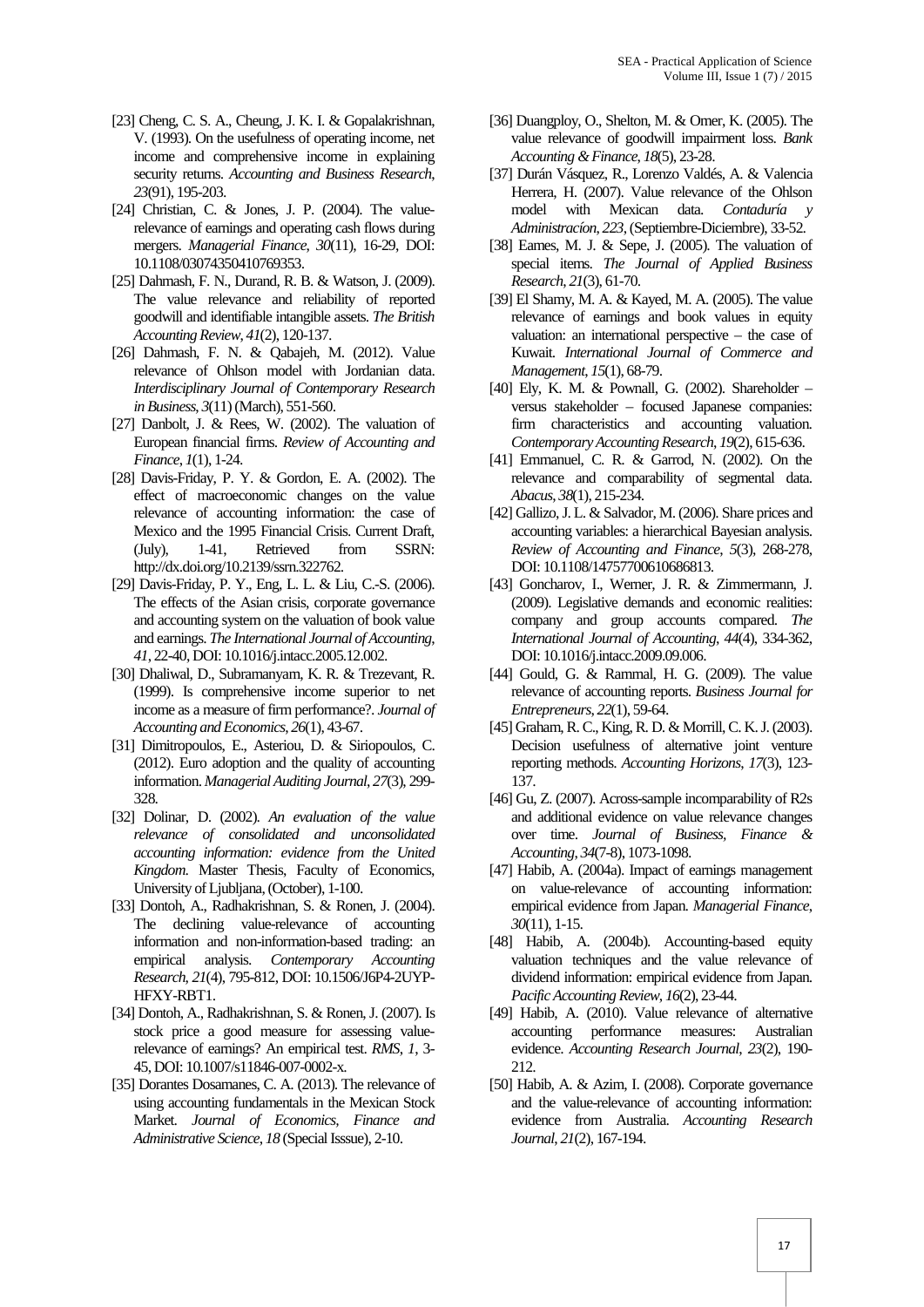- [51] Hand, J. R. M. (2005). The value relevance of financial statements in the venture capital market. *The Accounting Review*, *80*(2) (April), 613-648.
- [52] Hassan, M. S., Percy, M. & Stewart, J. (2006). The value relevance of fair value disclosures in Australian firms in the extractive industries. *Asian Academy of Management Journal of Accounting and Finance*, *2*(1), 41-61.
- [53] Hellström, K. (2006). The value relevance of financial accounting information in a transitional economy: the case of Czech Republic. *European Accounting Review*, *15*(3), 325-349, DOI: 10.1080/09638180600916242.
- [54] Holthausen, R. W. & Watts, R. L. (2000). The value of the value-relevance literature for financial accounting standard setting. *Journal of Accounting and Economics*, *31*, 3-75.
- [55] Iatridis, G. & Dimitras, A. I. (2013). Financial crisis and accounting quality: evidence from five European countries. *Advances in Accounting, Incorporating Advances in International Accounting*, *29*, 154-160, DOI: 10.1016/j.adiac.2013.03.001.
- [56] Kabir, M. H. & Laswad, F. (2011). Properties of net income and total comprehensive income: New Zealand evidence. *Accounting Research Journal*, *24*(3), 268-289, DOI: 10.1108/10309611111187000.
- [57] Kallapur, S. & Kwan, S. Y. S. (2004). The value relevance and reliability of brand assets recognized by UK firms. *The Accounting Review*, *79*(1), (January), 151-172.
- [58] Kanagaretnam, K., Mathieu, R. & Shehata, M. (2009). Usefulness of comprehensive income reporting in Canada. *Journal of Accounting and Public Policy*, *28*, 349-365, DOI: 10.1016/j.jaccpubpol.2009.06.004.
- [59] Kang, T. (2003). The association between legal regime and the value-relevance of accounting information: a Japan-U.K. comparison. *Journal of International Accounting, Auditing and Taxation*, *12*, 121-130, DOI: 10.1016/J.intaccaudtax.2003.08.2004.
- [60] Kirkulak, B. & Balsari, C. K. (2009). Value relevance of inflation-adjusted equity and income. *The International Journal of Accounting*, *4*, 363-377.
- [61] Kousenidis, D. V., Ladas, A. C. & Negakis, C. I. (2009). Value relevance of conservative and non conservative accounting information. *The International Journal of Accounting*, *44*, 219-238.
- [62] Kwon, G.-J. (2009). The value relevance of book values, earnings and cash flows: evidence from Korea. *International Journal of Business and Management*, *4*(10), (October), 28-42.
- [63] Laghi, E., Mattei, M. & di Marcantonio, M. (2013). Assessing the value relevance of goodwill impairment considering country-specific factors: evidence from EU listed companies. *International Journal of Economics and Finance*, *5*(7), 32-49, DOI: 10.5539/ijef.v5n7p32.
- [64] Lapointe-Antunes, P., Cormier, D. & Magnan, M. (2009). Value relevance and timeliness of transitional

goodwill-impairment losses: evidence from Canada. *The International Journal of Accounting*, *44*(1), 56-78.

- [65] Lev, B. & Ohlson, J. A. (1982). Market-based empirical research in accounting: a review, interpretation, and extension. *Journal of Accounting Research*, *20*, Supplement: Studies on Current Research Methodologies in Accounting: A Critical Evaluation, 249-322.
- [66] Liang, C.-J. & Yao, M.-L. (2005). The value relevance of financial and nonfinancial information – evidence from Taiwan's information electronics industry. *Review of Quantitative Finance and Accounting*, *24*, 135-157.
- [67] Lim, S. C. & Park, T. (2011). The declining association between earnings and returns. Diminishing value relevance of earnings or noisier markets? *Management Research Review*, *34*(8), 947-961, DOI: 10.1108/01409171111152538.
- [68] Moraes da Costa, F., Santana dos Reis, D. J. & Campagnaro Teixeira, A. M. (2012). Implications of economic crises on the value relevance of accounting information in Brazilian companies. *Journal of Education and Research in Accounting* (*Revista de Educação e Pesquisa em Contabilidade*), *6*(2), (June), 128-139.
- [69] Müller, V.-O. (2011). Value relevance of consolidated versus parent company financial statements: evidence from the largest three European capital markets. *Accounting and Management Information Systems, 10*(3), 326-350.
- [70] Müller, V.-O. (2012). Value relevance of group financial statements based on entity versus parent company theory: evidence from the largest three European capital markets. *Annals of the Faculty of Economics*, University of Oradea, Faculty of Economics, *1*(1), (July), 949-955.
- [71] Naceur, S. & Nachi, W. (2006). Does the Tunisian accounting reform improve the value relevance of financial information?. March, 1-27, Retrieved from SSRN: http://dx.doi.org/10.2139/ssrn.888922.
- [72] Negakis, C. I. (2006). Using earnings and residual income in the valuation of newly listed firms. *Spoudai*, University of Piraeus, *56*(3), 7-16.
- [73] Perera, R. A. A. S. & Thrikawala, S. S. (2010). An empirical study of the relevance of accounting information on investor's decisions. *ICI* (*International Conference on Business and Information*), 1-12, University of Kelanlya, Sri Lanka.
- [74] Platikanova, P. & Nobes, C. (2006). Was the introduction of IFRS in Europe value-relevant?, 1-36, Retrieved from SSRN: http://ssrn.com/abstract=949160.
- [75] Ragab, A. A. & Omran, M. M. (2006). Accounting information, value relevance and investors' behaviour in the Egyptian Equity Market. *Review of Accounting and Finance*, *5*(3), 279-297.
- [76] Safa, M., Gholami Mehrabadi, S., Borhani, A. (2011). The value relevance of consolidated financial statements information versus information of parent company financial statements: evidence from quoted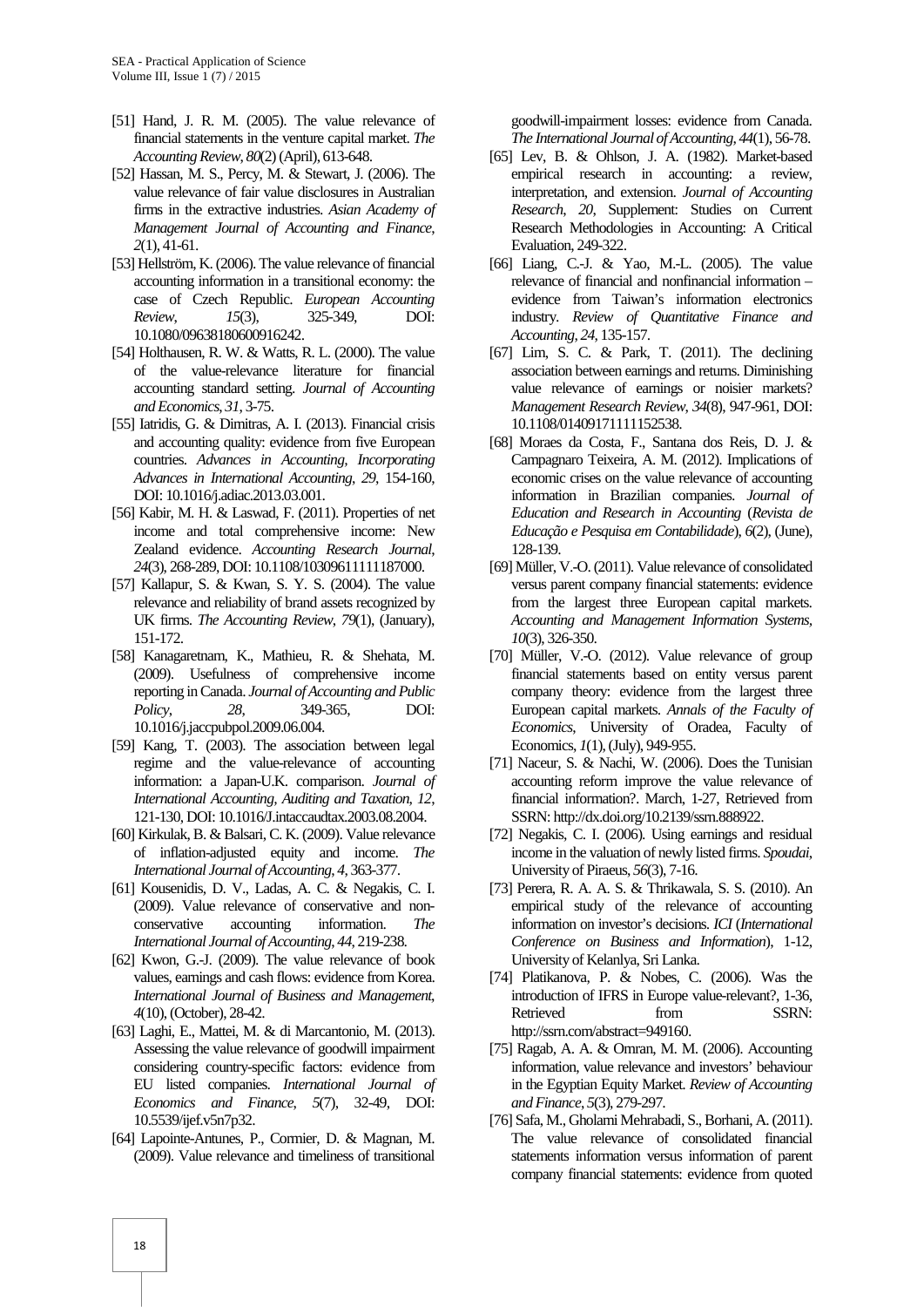Iranian firms. *American Journal of Scientific Research*, *23*, 127-134.

- [77] Shamki, D. & Rahman, A. A. (2012). Value relevance of earnings and book value: evidence from Jordan. *International Journal of Business and Management*, *7*(3), (February), 133-141, DOI: 10.5539/ijbm.v7n3p133.
- [78] da Silva Macedo, M. A., Machado, M. A. V., Dal Ri Murcia, F., Reis Machado, M. (2011). Impact analysis of replacing the SSAF by the CFS: a study from a value-relevance perspective. *Revista de Contabilidade Financeira*, *22*(57), 299-318.
- [79] So, S. & Smith, M. (2009). Value relevance of IAS 27 (2003) revision on presentation of non-controlling interest: evidence from Hong Kong. *Journal of International Financial Management and Accounting*, *20*(2), 166-197.
- [80] Soonawalla, K. (2006). Accounting for joint ventures and associates in Canada, U.K., And U.S.: do U.S. rules hide information?. *Journal of Business, Finance & Accounting*, *33*(3-4), 395-417.
- [81] Srinivasan, P. & Narasimhan, M. S. (2012). The value relevance of consolidated financial statements in an emerging market. The case of India. *Asian Review of Accounting*, *20*(1), 58-73.
- [82] Thinggard, F. & Damkier, J. (2008). Has financial statement information become less relevant? Longitudinal evidence from Denmark. *Scandinavian Journal of Management*, *24*, 375-387, DOI:10.1016/j.scaman.2008.06.001.
- [83] Werner, E. M. (2011). The value relevance of pension accounting information: evidence from "Fortune" 200 firms. *Review of Accounting and Finance*, *10*(4), 427- 458, DOI:10.1108/14757701111185362.
- [84] Yamaji, N. (2002). The value relevance of consolidated versus unconsolidated accounting information in Japan. *Asian Academic Accounting Association*, 3rd Annual Conference in Nagoya, Japan, October, 1-10.

.